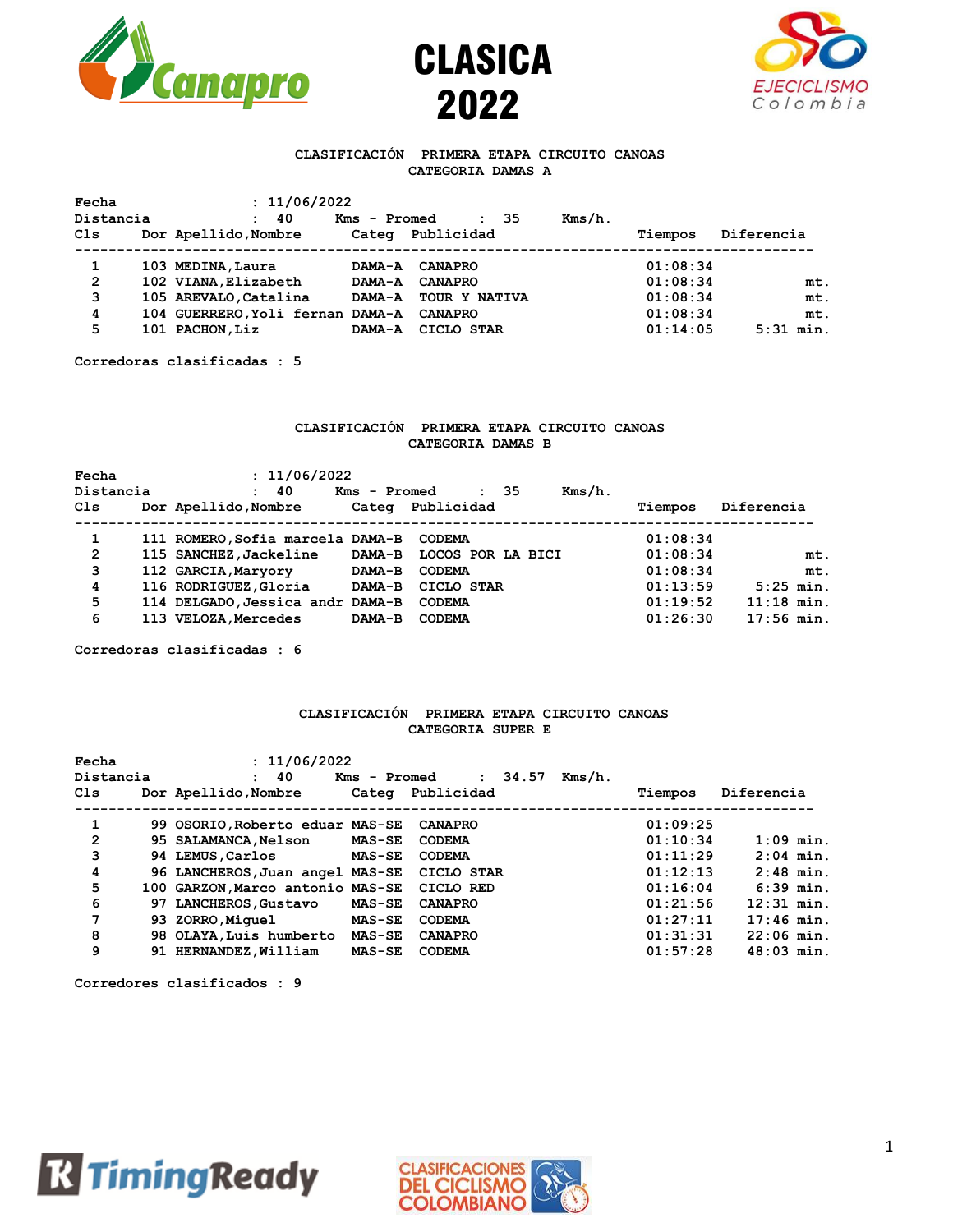





### **CLASIFICACIÓN PRIMERA ETAPA CIRCUITO CANOAS CATEGORIA MASTER E**

| Fecha           | : 11/06/22                      |              |                                    |          |              |
|-----------------|---------------------------------|--------------|------------------------------------|----------|--------------|
| Distancia       | 40                              | Kms - Promed | $: 39.56$ Kms/h.                   |          |              |
| C <sub>1s</sub> | Dor Apellido, Nombre            |              | Categ Publicidad                   | Tiempos  | Diferencia   |
| 1               | 141 AMEZQUITA, Dairo            | <b>MAS-E</b> | TOUR Y NATIVA                      | 01:00:40 |              |
| $\mathbf{2}$    | 127 RAMIREZ, Martin alons MAS-E |              | LOCOS POR LA BICI                  | 01:00:40 |              |
| 3               |                                 |              |                                    |          | mt.          |
|                 | 143 TELLEZ, Francisco           | $MAS-E$      | TOUR Y NATIVA<br>LOCOS POR LA BICI | 01:00:40 | mt.          |
| 4<br>5          | 129 PORRAS, Rafael              | <b>MAS-E</b> |                                    | 01:01:08 | $28$ seq.    |
|                 | 128 PACHECO, Pedro vicent MAS-E |              | LOCOS POR LA BICI                  | 01:01:08 | 28 seg.      |
| 6<br>7          | 139 RODRIGUEZ, Luis alber MAS-E |              | CICLO STAR                         | 01:01:13 | 33 seg.      |
|                 | 140 SALCEDO, Hector             | $MAS-E$      | <b>CANAPRO</b>                     | 01:01:13 | 33 seg.      |
| 8               | 144 CORTES, Victor hugo         | $MAS-E$      | TOUR Y NATIVA                      | 01:01:13 | 33 seg.      |
| 9               | 142 AMEZQUITA, Wilson           | $MAS-E$      | TOUR Y NATIVA                      | 01:01:13 | 33 seg.      |
| 10              | 147 RIVERA, Carlos              | <b>MAS-E</b> | TOUR Y NATIVA                      | 01:01:13 | 33 seg.      |
| 11              | 148 TORRES, Rodrigo             | $MAS-E$      | TOUR Y NATIVA                      | 01:01:13 | 33 seg.      |
| 12              | 124 PAEZ, Jorge                 | $MAS-E$      | <b>CODEMA</b>                      | 01:01:13 | 33 seg.      |
| 13              | 150 FLORES, Alirio              | $MAS-E$      | CICLO RED                          | 01:01:13 | 33 seg.      |
| 14              | 146 SANCHEZ, Helbert            | $MAS-E$      | TOUR Y NATIVA                      | 01:01:13 | 33 seg.      |
| 15              | 145 LESMES, Jorge               | <b>MAS-E</b> | TOUR Y NATIVA                      | 01:01:13 | 33 seg.      |
| 16              | 123 MENDEZ, Jorge               | $MAS-E$      | <b>CODEMA</b>                      | 01:02:22 | $1:42$ min.  |
| 17              | 136 PITA, Pedro                 | $MAS-E$      | CICLO STAR                         | 01:03:19 | $2:39$ min.  |
| 18              | 137 ROMERO, Marco fidel         | $MAS-E$      | CICLO STAR                         | 01:03:46 | $3:06$ min.  |
| 19              | 133 MONTAÑA, Fernando           | $MAS-E$      | CICLO STAR                         | 01:03:46 | $3:06$ min.  |
| 20              | 125 GAITAN, Luis alejandr MAS-E |              | <b>CODEMA</b>                      | 01:03:55 | $3:15$ min.  |
| 21              | 122 SATIVA, Carlos              | $MAS-E$      | <b>CODEMA</b>                      | 01:07:08 | $6:28$ min.  |
| 22              | 149 BOHORQUEZ, Omar             | $MAS-E$      | TOUR Y NATIVA                      | 01:07:40 | $7:00$ min.  |
| 23              | 121 ORTIZ, Hernando             | <b>MAS-E</b> | <b>CODEMA</b>                      | 01:07:57 | $7:17$ min.  |
| 24              | 131 GONZALEZ, Reardo            | $MAS-E$      | CICLO STAR                         | 01:09:27 | $8:47$ min.  |
| 25              | 132 LOPEZ, Alberto              | <b>MAS-E</b> | CICLO STAR                         | 01:13:32 | $12:52$ min. |
| 26              | 135 PACHON, Elias               | $MAS-E$      | CICLO STAR                         | 01:13:38 | $12:58$ min. |
| 27              | 126 MINAYA, Jose luis           | $MAS-E$      | <b>CODEMA</b>                      | 01:28:38 | $27:58$ min. |
|                 |                                 |              |                                    |          |              |

**Corredores clasificados : 27**

### **RETIRO**

| 130 ALEMAN, Jairo | MAS-E CICLO STAR |
|-------------------|------------------|
| <b>NO PARTEN</b>  |                  |
| 134 MORENO, Jorge | MAS-E CICLO STAR |
| 138 VARGAS, Jairo | MAS-E CICLO STAR |



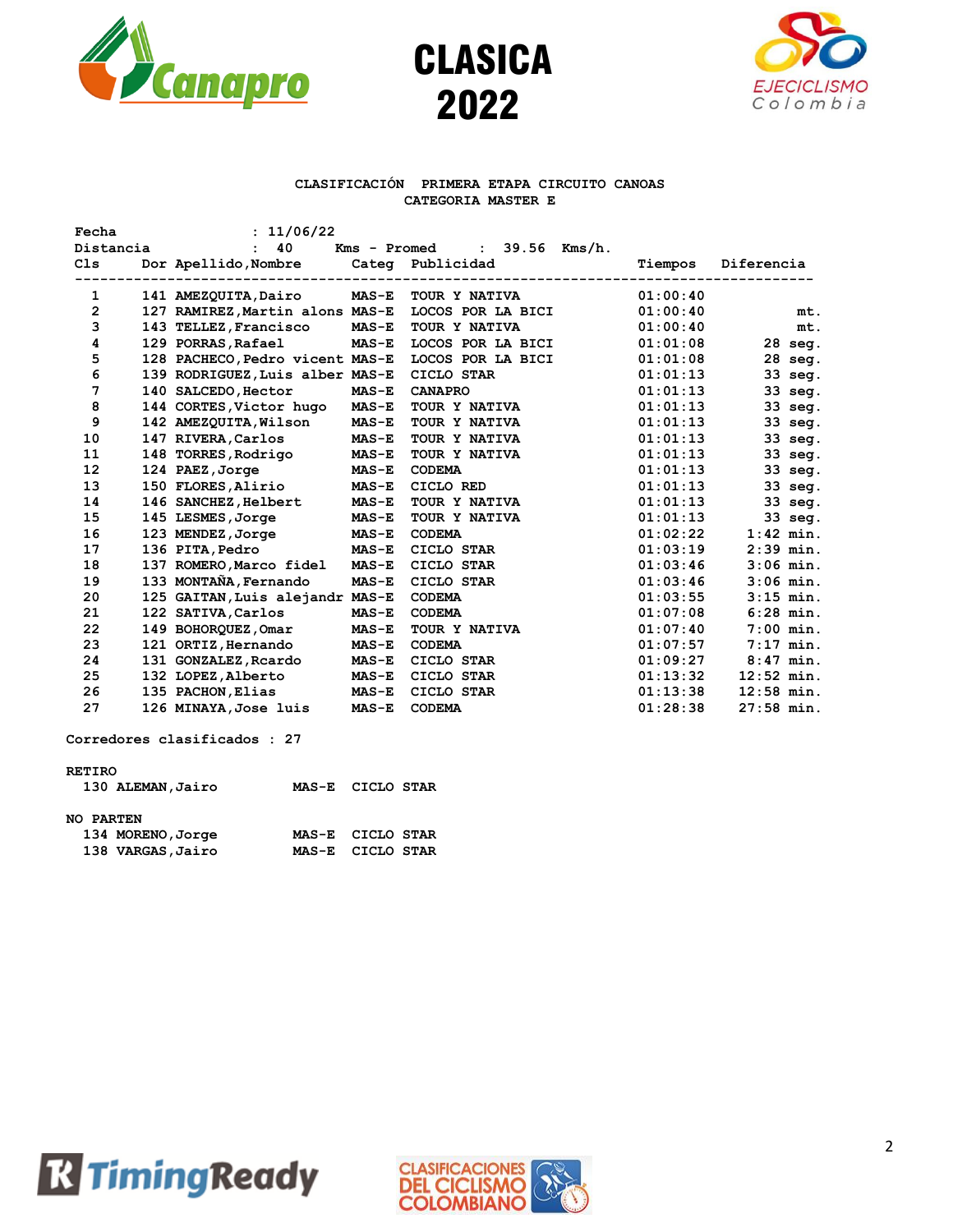





### **CLASIFICACIÓN PRIMERA ETAPA CIRCUITO CANOAS CATEGORIA MASTER D**

| : 11/06/2022<br>Fecha |  |                                |              |                                  |          |              |
|-----------------------|--|--------------------------------|--------------|----------------------------------|----------|--------------|
| Distancia             |  | 40<br>$\mathbf{r}$             |              | : $42.01$ Kms/h.<br>Kms - Promed |          |              |
| Cls                   |  | Dor Apellido, Nombre           |              | Categ Publicidad                 | Tiempos  | Diferencia   |
| 1                     |  | 64 SAAVEDRA, Carlos            | <b>MAS-D</b> | CICLO ELITE                      | 00:57:08 |              |
| 2                     |  | 86 CASTRO, Henry               | <b>MAS-D</b> | FIRST CYCLING TEAM               | 00:57:08 | mt.          |
| 3                     |  | 68 HERRERA, Hector             | <b>MAS-D</b> | LOCOS POR LA BICI                | 00:57:08 | mt.          |
| 4                     |  | 85 MORALES, Raul               | <b>MAS-D</b> | CICLO RED                        | 00:57:08 | mt.          |
| 5                     |  | 70 ALARCON, Oscar august MAS-D |              | LOCOS POR LA BICI                | 00:57:08 | mt.          |
| 6                     |  | 75 JAIMES, Luis                | <b>MAS-D</b> | CICLO STAR                       | 00:57:14 | 6 seg.       |
| 7                     |  | 66 BONILLA, Pedro nel          | <b>MAS-D</b> | CICLO ELITE                      | 00:58:30 | $1:22$ min.  |
| 8                     |  | 83 MARTINEZ, Alberto           | <b>MAS-D</b> | CICLO RED                        | 00:58:30 | $1:22$ min.  |
| 9                     |  | 77 RODRIGUEZ, Hernando         | <b>MAS-D</b> | <b>CANAPRO</b>                   | 00:58:30 | $1:22$ min.  |
| 10                    |  | 76 ALVAREZ, Victor             | <b>MAS-D</b> | CICLO STAR                       | 00:58:30 | $1:22$ min.  |
| 11                    |  | 78 BENITEZ, Jose antonio MAS-D |              | <b>CANAPRO</b>                   | 00:58:30 | $1:22$ min.  |
| 12                    |  | 71 DIAZ,Baudilio               | <b>MAS-D</b> | LOCOS POR LA BICI                | 01:00:55 | $3:47$ min.  |
| 13                    |  | 62 URREGO, Felipe              | <b>MAS-D</b> | <b>CODEMA</b>                    | 01:01:21 | $4:13$ min.  |
| 14                    |  | 72 ORTIZ,Ricardo               | <b>MAS-D</b> | CICLO STAR                       | 01:01:21 | $4:13$ min.  |
| 15                    |  | 81 BONILLA, Gerardo            | <b>MAS-D</b> | CICLO RED                        | 01:01:21 | $4:13$ min.  |
| 16                    |  | 82 CASTRO, Juan carlos         | <b>MAS-D</b> | CICLO RED                        | 01:01:26 | $4:18$ min.  |
| 17                    |  | 73 VARGAS, Alcides             | <b>MAS-D</b> | CICLO STAR                       | 01:04:43 | $7:35$ min.  |
| 18                    |  | 74 WILCHES, Gustavo            | <b>MAS-D</b> | CICLO STAR                       | 01:06:48 | $9:40$ min.  |
| 19                    |  | 79 LEON, Luis felipe           | <b>MAS-D</b> | <b>CANAPRO</b>                   | 01:10:30 | $13:22$ min. |
| 20                    |  | 80 TIBOCHA, Antonio jose MAS-D |              | <b>CANAPRO</b>                   | 01:11:52 | $14:44$ min. |

**Corredores clasificados : 20**

#### **RETIROS**

| 69 ROMERO, Jose antonio MAS-D LOCOS POR LA BICI |              |  |  |
|-------------------------------------------------|--------------|--|--|
| 63 DIAZ, Jose h.                                | MAS-D CODEMA |  |  |
|                                                 |              |  |  |

| <b>NO PARTEN</b>                                 |                   |  |  |
|--------------------------------------------------|-------------------|--|--|
| 61 MESA, Nelson                                  | MAS-D CODEMA      |  |  |
| 65 JOYA, Jaime                                   | MAS-D CICLO ELITE |  |  |
| 67 MORENO, Gabriel danil MAS-D LOCOS POR LA BICI |                   |  |  |
| 84 SUAREZ, Sergio                                | MAS-D CICLO RED   |  |  |



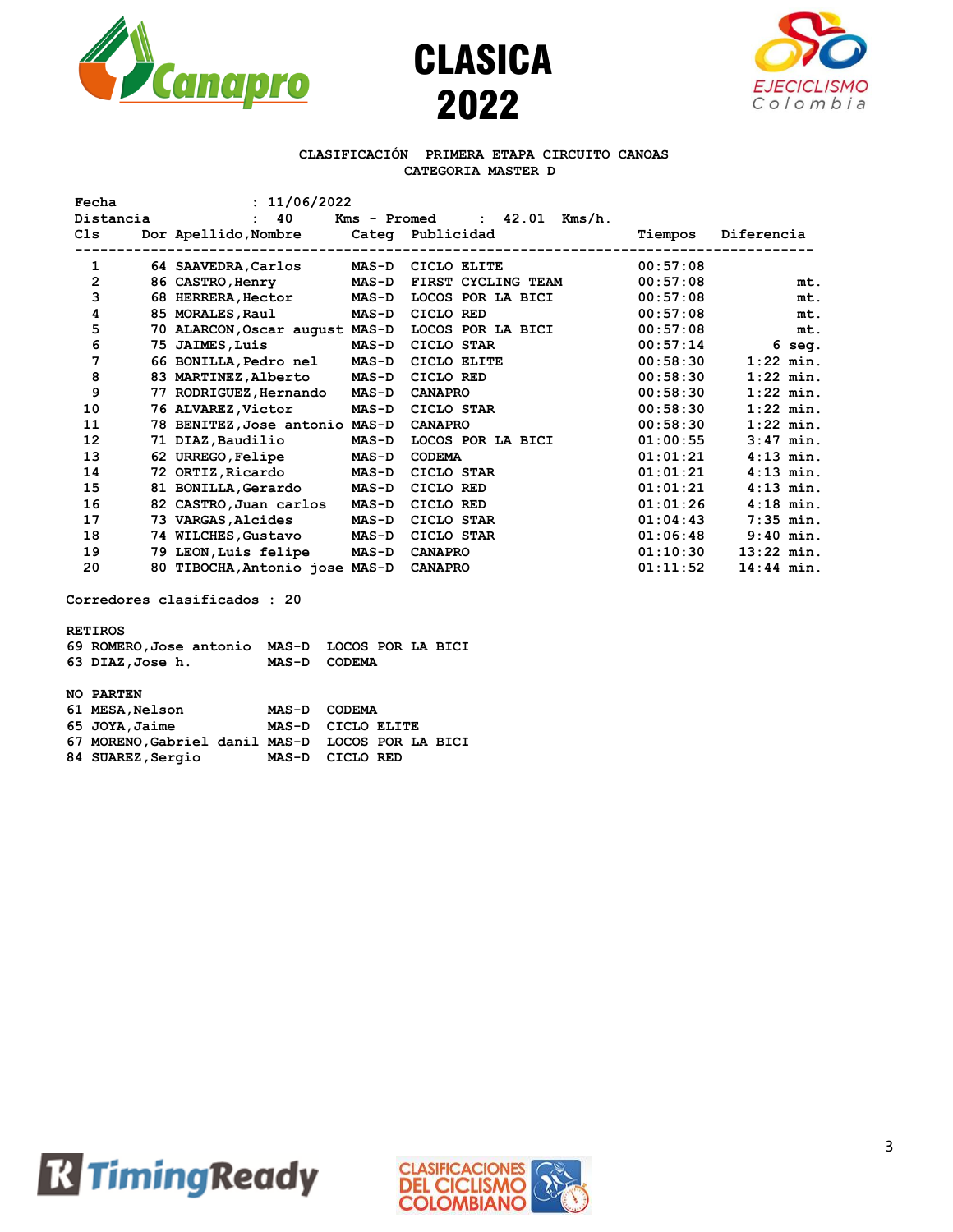





# **CLASIFICACIÓN PRIMERA ETAPA CIRCUITO CANOAS CATEGORIA MASTER C**

| Fecha          | : 11/06/2022                          |              |                               |          |              |
|----------------|---------------------------------------|--------------|-------------------------------|----------|--------------|
| Distancia      | 50<br>$\mathbf{H}$                    |              | $Kms - Promed : 41.24 Kms/h.$ |          |              |
| C1s            | Dor Apellido, Nombre Categ Publicidad |              |                               | Tiempos  | Diferencia   |
|                |                                       |              |                               |          |              |
| 1              | 58 DIAZ,Pedro Pablo                   |              | MAS-C FIRST CYCLING TEAM      | 01:12:45 |              |
| $\overline{2}$ | 51 TRUJILLO, Aldemar                  | $MAS-C$      | <b>CANAPRO</b>                | 01:12:50 | $5$ seg.     |
| 3              | 49 RINCON, Yoany                      | <b>MAS-C</b> | LOCOS POR LA BICI             | 01:12:59 | $14$ seq.    |
| 4              | 52 CORREDOR, Yimmy alexa MAS-C        |              | <b>CANAPRO</b>                | 01:15:34 | $2:49$ min.  |
| 5              | 55 FERNANDEZ, Ariel                   | <b>MAS-C</b> | <b>TOUR Y NATIVA</b>          | 01:15:34 | $2:49$ min.  |
| 6              | 42 LOPEZ, Nelson                      | $MAS-C$      | <b>CODEMA</b>                 | 01:15:34 | $2:49$ min.  |
| 7              | 53 CHACON, Edwin                      | $MAS-C$      | <b>CANAPRO</b>                | 01:15:34 | $2:49$ min.  |
| 8              | 48 SUAVITA, Luis fernand MAS-C        |              | LOCOS POR LA BICI             | 01:15:34 | $2:49$ min.  |
| 9              | 50 MONTOYA, Edgar eduard MAS-C        |              | LOCOS POR LA BICI             | 01:15:34 | $2:49$ min.  |
| 10             | 47 GARZON, Aldemar                    | <b>MAS-C</b> | LOCOS POR LA BICI             | 01:15:34 | $2:49$ min.  |
| 11             | 54 FERNANDEZ, Edwin                   | <b>MAS-C</b> | TOUR Y NATIVA                 | 01:18:50 | $6:05$ min.  |
| 12             | 45 CANTOR, Leonardo                   | $MAS-C$      | <b>CODEMA</b>                 | 01:18:50 | $6:05$ min.  |
| 13             | 41 DAVILA, Jorge                      | $MAS-C$      | <b>CODEMA</b>                 | 01:18:50 | $6:05$ min.  |
| 14             | 44 LONDONO, Juan manuel               | $MAS-C$      | <b>CODEMA</b>                 | 01:18:50 | $6:05$ min.  |
| 15             | 43 VILLAR, Deiber                     | $MAS-C$      | <b>CODEMA</b>                 | 01:18:50 | $6:05$ min.  |
| 16             | 56 PRIETO, Jairo eduardo MAS-C        |              | TOUR Y NATIVA                 | 01:18:50 | $6:05$ min.  |
| 17             | 46 SANCHEZ, Giovanni                  | $MAS-C$      | <b>CODEMA</b>                 | 01:32:50 | $20:05$ min. |
|                |                                       |              |                               |          |              |

**Corredores clasificados : 17**

### **NO PARTEN**

| 57 DUQUE, Omar    | MAS-C CICLO RED  |  |
|-------------------|------------------|--|
| 59 LOZANO, Carlos | MAS-C CICLO STAR |  |

# **CLASIFICACIÓN PRIMERA ETAPA CIRCUITO CANOAS CATEGORIA MASTER B (CORREGIDA)**

| Fecha     | : 11/06/2022                   |              |                                 |          |              |
|-----------|--------------------------------|--------------|---------------------------------|----------|--------------|
| Distancia | 50<br>$\mathbf{L}$             | Kms - Promed | 38.39<br>Kms/h.<br>$\mathbf{r}$ |          |              |
| Cls       | Dor Apellido, Nombre           |              | Categ Publicidad                | Tiempos  | Diferencia   |
| 1         | 38 GUTIERREZ, Jair             | <b>MAS-B</b> | FIRST CYCLING TEAM              | 01:18:09 |              |
| 2         | 36 MONROY, Javier              | <b>MAS-B</b> | TOUR Y NATIVA                   | 01:18:09 | mt.          |
| 3         | 32 GUAYACAN, Oscar alexa MAS-B |              | LOCOS POR LA BICI               | 01:18:09 | mt.          |
| 4         | 34 FUERTE, Juan camilo         | $MAS-B$      | <b>CANAPRO</b>                  | 01:18:09 | mt.          |
| 5         | 28 GAITAN, Wilson              | $MAS-B$      | <b>CODEMA</b>                   | 01:18:09 | mt.          |
| 6         | 39 HERNANDEZ, Edilberto        | <b>MAS-B</b> | FIRST CYCLING TEAM              | 01:18:09 | mt.          |
| 7         | 26 VELOZA, Juan carlos         | $MAS-B$      | <b>CODEMA</b>                   | 01:18:09 | mt.          |
| 8         | 35 FERNANDEZ, Diego            | <b>MAS-B</b> | TOUR Y NATIVA                   | 01:20:01 | $1:52$ min.  |
| 9         | 31 NOVA, Hugo alexander        | <b>MAS-B</b> | <b>CODEMA</b>                   | 01:20:01 | $1:52$ min.  |
| 10        | 27 MALPICA, Argelio            | $MAS-B$      | <b>CODEMA</b>                   | 01:24:57 | $6:48$ min.  |
| 11        | 29 CASTAÑEDA, Mauricio         | <b>MAS-B</b> | <b>CODEMA</b>                   | 01:26:36 | $8:27$ min.  |
| 12        | 30 CASTAÑO, John fredy         | <b>MAS-B</b> | <b>CODEMA</b>                   | 01:29:44 | $11:35$ min. |
|           |                                |              |                                 |          |              |

#### **Corredores clasificados : 12**

#### **RETIRO**

| 33 SUAREZ, Giovanni | MAS-B CICLO STAR |                          |  |
|---------------------|------------------|--------------------------|--|
| <b>NO PARTEN</b>    |                  |                          |  |
| 37 MESA,Manuel J    |                  | MAS-B FIRST CYCLING TEAM |  |
| 40 HUERFANO, Manuel |                  | MAS-B FIRST CYCLING TEAM |  |
| 25 RAMIREZ, Ricardo |                  | MAS-B TOUR Y NATIVA      |  |



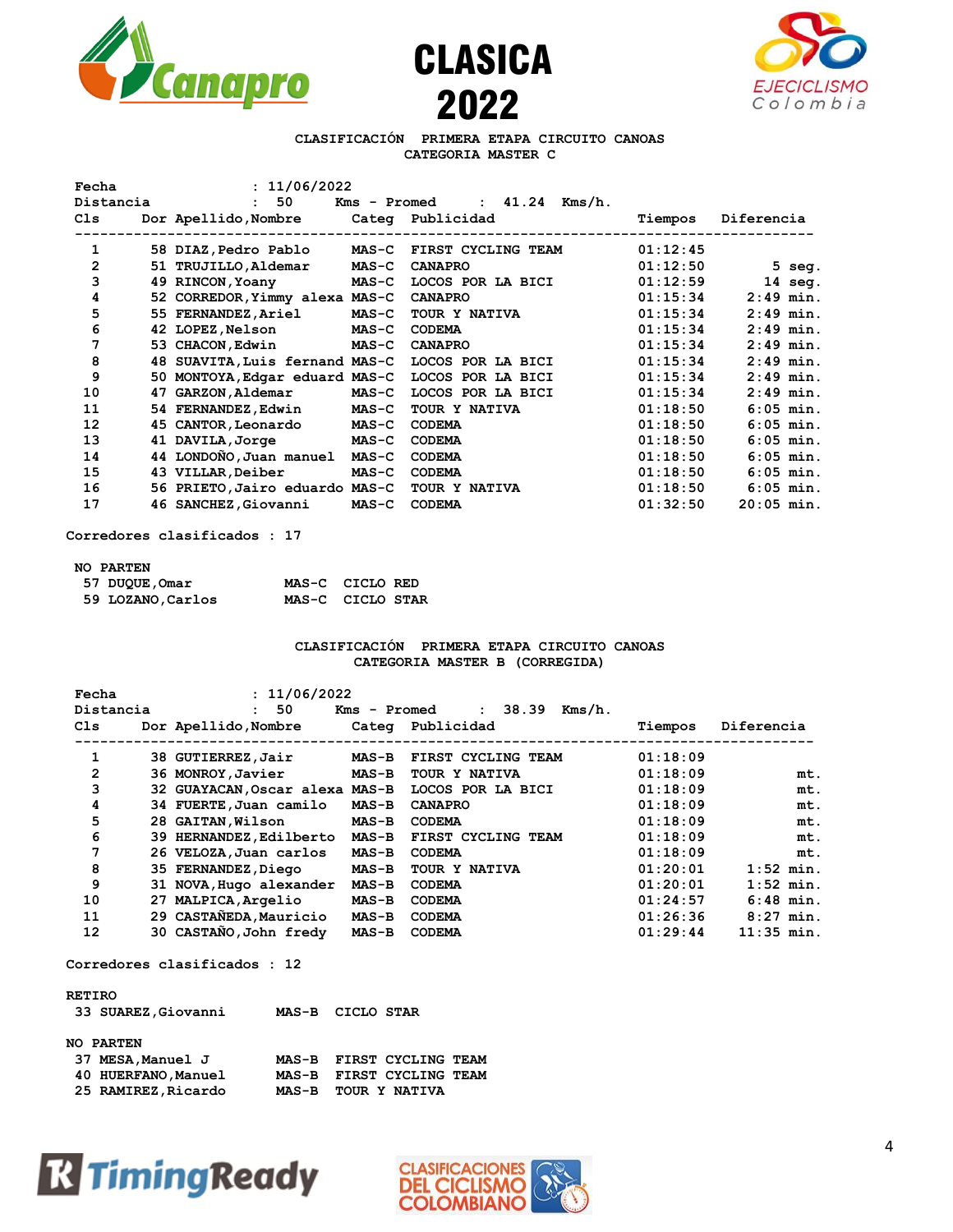





# **CLASIFICACIÓN PRIMERA ETAPA CIRCUITO CANOAS CATEGORIA MASTER A**

| Fecha     | : 11/06/2022                   |              |                    |          |              |
|-----------|--------------------------------|--------------|--------------------|----------|--------------|
| Distancia | 50                             | Kms - Promed | : 41.22<br>Kms/h.  |          |              |
| C1s       | Dor Apellido,Nombre            |              | Categ Publicidad   | Tiempos  | Diferencia   |
|           |                                |              |                    |          |              |
| 1         | 11 NUÑEZ, Julian               | <b>MAS-A</b> | CICLO ELITE        | 01:12:47 |              |
| 2         | 3 ROCHA, Juan alberto          | <b>MAS-A</b> | <b>CODEMA</b>      | 01:12:47 | mt.          |
| 3         | 10 GORDILLO, Jhon fredy        | <b>MAS-A</b> | CICLO ELITE        | 01:13:19 | $32$ seq.    |
| 4         | 15 MANRIQUE,Roberto            | <b>MAS-A</b> | CICLO STAR         | 01:14:07 | $1:20$ min.  |
| 5         | 9 FELICIANO, Andres            | <b>MAS-A</b> | CICLO ELITE        | 01:14:07 | $1:20$ min.  |
| 6         | 20 SANCHEZ, Yeisson alex MAS-A |              | <b>CANAPRO</b>     | 01:14:07 | $1:20$ min.  |
| 7         | 8 PINEDA, Daniel               | <b>MAS-A</b> | <b>CODEMA</b>      | 01:14:07 | $1:20$ min.  |
| 8         | 21 FERNANDEZ, Luis gabri MAS-A |              | TOUR Y NATIVA      | 01:14:07 | $1:20$ min.  |
| 9         | 19 MANTILLA, Michael sti MAS-A |              | <b>CANAPRO</b>     | 01:14:07 | $1:20$ min.  |
| 10        | 160 DIAZ, Pablo                | <b>MAS-A</b> | FIRST CYCLING TEAM | 01:14:07 | $1:20$ min.  |
| 11        | 24 GIRALDO, Felipe             | <b>MAS-A</b> | CICLO RED          | 01:14:07 | $1:20$ min.  |
| 12        | 22 QUEVEDO, Andres             | <b>MAS-A</b> | TOUR Y NATIVA      | 01:15:41 | $2:54$ min.  |
| 13        | 5 ACOSTA, Aldemar              | <b>MAS-A</b> | <b>CODEMA</b>      | 01:15:41 | $2:54$ min.  |
| 14        | 18 BAUTISTA, Jose ignaci MAS-A |              | <b>CANAPRO</b>     | 01:16:25 | $3:38$ min.  |
| 15        | 6 ORTIZ, Edwin giovany         | <b>MAS-A</b> | <b>CODEMA</b>      | 01:17:35 | $4:48$ min.  |
| 16        | 1 MARTINEZ, Edward             | <b>MAS-A</b> | <b>CODEMA</b>      | 01:17:35 | $4:48$ min.  |
| 17        | 16 VARGAS, Daniel              | <b>MAS-A</b> | CICLO STAR         | 01:18:57 | $6:10$ min.  |
| 18        | 7 GALICIA, David               | <b>MAS-A</b> | <b>CODEMA</b>      | 01:20:10 | $7:23$ min.  |
| 19        | 13 ALBARRACIN, Felipe          | <b>MAS-A</b> | CICLO STAR         | 01:20:10 | $7:23$ min.  |
| 20        | 2 CORTES, Giovanni             | <b>MAS-A</b> | <b>CODEMA</b>      | 01:25:02 | $12:15$ min. |
| 21        | 12 GOMEZ, Hoover               | <b>MAS-A</b> | LOCOS POR LA BICI  | 01:25:33 | $12:46$ min. |
| 22        | 17 OLAYA, Andres felipe        | <b>MAS-A</b> | <b>CANAPRO</b>     | 01:31:35 | $18:48$ min. |
| 23        | 4 MINAYA, Rodrigo              | <b>MAS-A</b> | <b>CODEMA</b>      | 01:45:35 | $32:48$ min. |

**Corredores clasificados : 23**

### **NO PARTEN**

| 14 SERPA, Rafael | MAS-A CICLO STAR |  |
|------------------|------------------|--|
| 23 VILLADA,Diego | MAS-A CICLORED   |  |



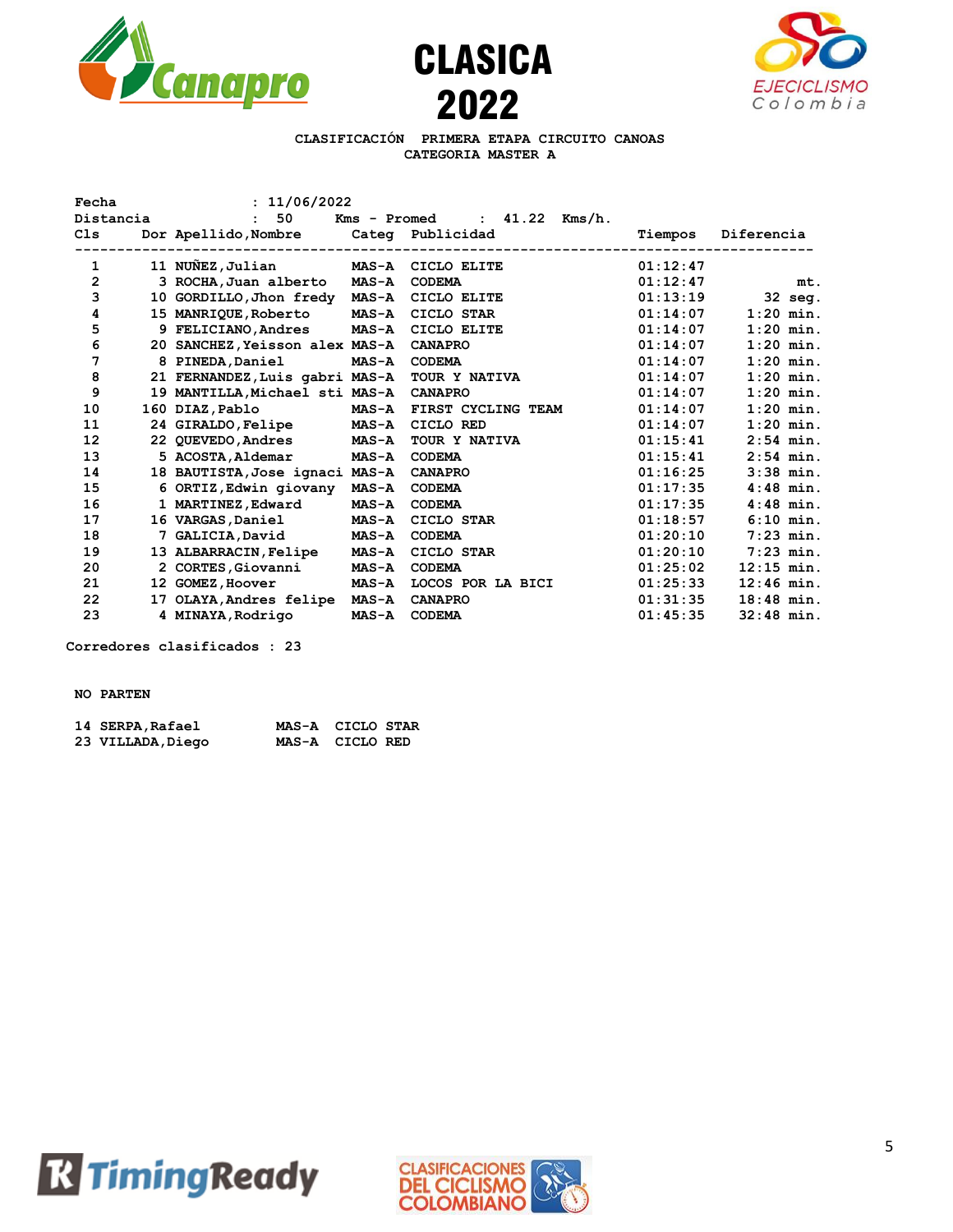





**BOLETIN JURADO DE COMISARIOS**

**PRIMERA ETAPA CIRCUITO CANOAS**

| <b>RETIROS</b>                                   |                                                                                                                    |                                                                                                                              |                                                            |  |  |
|--------------------------------------------------|--------------------------------------------------------------------------------------------------------------------|------------------------------------------------------------------------------------------------------------------------------|------------------------------------------------------------|--|--|
| 130 ALEMAN, Jairo                                |                                                                                                                    | MAS-E CICLO STAR                                                                                                             |                                                            |  |  |
| 69 ROMERO, Jose antonio MAS-D LOCOS POR LA BICI  |                                                                                                                    |                                                                                                                              |                                                            |  |  |
| 63 DIAZ, Jose h.                                 | MAS-D CODEMA                                                                                                       |                                                                                                                              |                                                            |  |  |
| 33 SUAREZ, Giovanni                              |                                                                                                                    | MAS-B CICLO STAR                                                                                                             |                                                            |  |  |
| NO PARTEN                                        |                                                                                                                    |                                                                                                                              |                                                            |  |  |
| 134 MORENO, Jorge                                |                                                                                                                    | MAS-E CICLO STAR                                                                                                             |                                                            |  |  |
| 138 VARGAS, Jairo                                |                                                                                                                    | MAS-E CICLO STAR                                                                                                             |                                                            |  |  |
| 61 MESA, Nelson                                  |                                                                                                                    | MAS-D CODEMA                                                                                                                 |                                                            |  |  |
| 65 JOYA, Jaime                                   |                                                                                                                    | MAS-D CICLO ELITE                                                                                                            |                                                            |  |  |
| 67 MORENO, Gabriel danil MAS-D LOCOS POR LA BICI |                                                                                                                    |                                                                                                                              |                                                            |  |  |
| 84 SUAREZ, Sergio                                |                                                                                                                    | MAS-D CICLO RED                                                                                                              |                                                            |  |  |
| 57 DUQUE, Omar                                   |                                                                                                                    | MAS-C CICLO RED                                                                                                              |                                                            |  |  |
| 59 LOZANO, Carlos                                |                                                                                                                    | MAS-C CICLO STAR                                                                                                             |                                                            |  |  |
| 37 MESA,Manuel J                                 |                                                                                                                    | MAS-B FIRST CYCLING TEAM                                                                                                     |                                                            |  |  |
| 40 HUERFANO, Manuel                              |                                                                                                                    | MAS-B FIRST CYCLING TEAM                                                                                                     |                                                            |  |  |
| 25 RAMIREZ, Ricardo MAS-B TOUR Y NATIVA          |                                                                                                                    |                                                                                                                              |                                                            |  |  |
| 14 SERPA, Rafael                                 |                                                                                                                    | MAS-A CICLO STAR                                                                                                             |                                                            |  |  |
| 23 VILLADA, Diego                                |                                                                                                                    | MAS-A CICLORED                                                                                                               |                                                            |  |  |
| ROBERTO PARRA DELGAIDILO<br>COMISARIO DIRECTOR   |                                                                                                                    | DANIEL SARMIENTO MONTILLA<br>COMISARIO DE CARRERA<br>SEGUNDA ETAPA C.R.I. LA AGUADITA - AGUA BONITA - ALTO DE SAN MIGUEL     | <b>AMPARO BELTRAN ARIAS</b><br><b>COMISARIA DE CARRERA</b> |  |  |
| SITIO DE SALIDA                                  |                                                                                                                    | CATEGORIAS DAMAS A - DAMAS B - CATEGORIA SE: AGUA BONITA (LOS QUESOS)<br>CATEGORIAS MASTER $A - B - C - D - E$ : LA AGUADITA |                                                            |  |  |
| ORDEN DE PARTIDA                                 |                                                                                                                    | DE AGUA BONITA: DAMAS A, DAMAS B, SUPER E (VER ORDEN)<br>DE LA AGUADITA: MASTER E - D - C - B - A (VER ORDEN)                |                                                            |  |  |
| HORA DE SALIDA                                   |                                                                                                                    | 8:00 AM EN LOS 2 PUNTOS                                                                                                      |                                                            |  |  |
| <b>DISTANCIA</b>                                 | CATEGORIAS DAMAS A, DAMAS B Y CATEGRIA SE: 6 KMS. APROX.<br>CATEGORIAS MASTER $A - B - C - D - E$ : 12 KMS. APROX. |                                                                                                                              |                                                            |  |  |
| SITIO DE LLEGADA ANTES DEL PEAJE                 |                                                                                                                    |                                                                                                                              |                                                            |  |  |
|                                                  |                                                                                                                    | NOTA: NO SE PERMITE NINGUN TIPO DE ACOMPAÑAMIENTO DURANTE LA SEGUNDA ETAPA C.R.I.                                            |                                                            |  |  |
| <b>FDO</b>                                       |                                                                                                                    |                                                                                                                              |                                                            |  |  |
| FARIO CHINCATE                                   |                                                                                                                    | SANDRO ACOSTA BELLO                                                                                                          |                                                            |  |  |





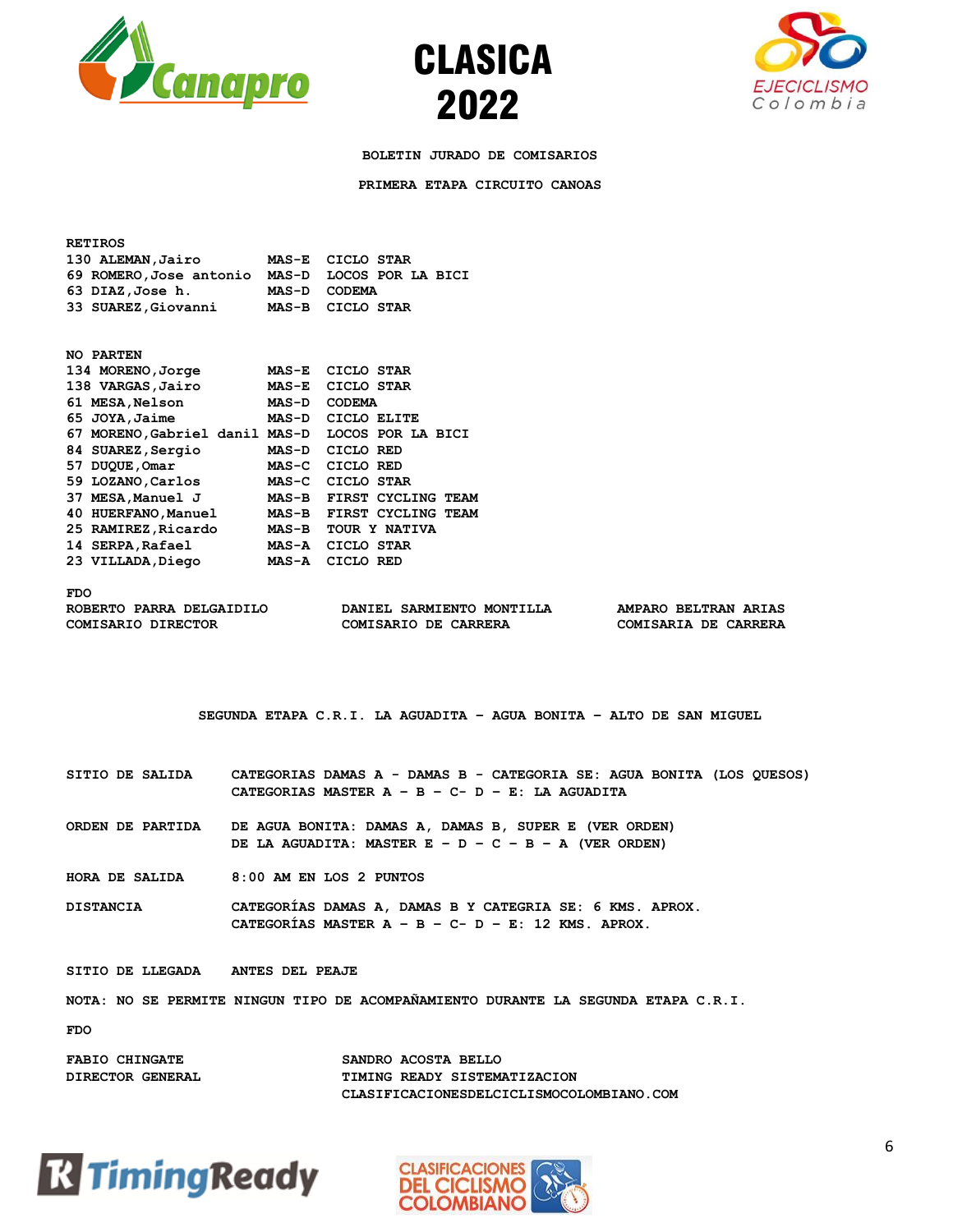





**2DA ETAPA CRI AGUA BONITA SAN MIGUEL**

# **Orden de Salida C.R.I. DAMAS A**

| Ord. H.salida |     | Dor Apellido, Nombre      | Categ Publicidad     | Intery.  |
|---------------|-----|---------------------------|----------------------|----------|
| 108:00:00     | 101 | <b>PACHON, Liz</b>        | DAMA-A CICLO STAR    | 00:00:00 |
| 208:01:00     |     | 104 GUERRERO, Yoli fernan | DAMA-A CANAPRO       | 00:01:00 |
| 308:02:00     |     | 105 AREVALO, Catalina     | DAMA-A TOUR Y NATIVA | 00:02:00 |
| 408:03:00     | 102 | VIANA, Elizabeth          | DAMA-A CANAPRO       | 00:03:00 |
| 508:04:00     | 103 | MEDINA, Laura             | DAMA-A CANAPRO       | 00:04:00 |

### **Orden de Salida C.R.I. DAMAS B**

| Ord. H.salida |     | Dor Apellido, Nombre      | Categ Publicidad         | Intery.  |
|---------------|-----|---------------------------|--------------------------|----------|
| 108:05:00     | 113 | <b>VELOZA, Mercedes</b>   | DAMA-B CODEMA            | 00:05:00 |
| 208:06:00     |     | 114 DELGADO, Jessica andr | DAMA-B CODEMA            | 00:06:00 |
| 308:07:00     |     | 116 RODRIGUEZ, Gloria     | DAMA-B CICLO STAR        | 00:07:00 |
| 4 08:08:00    | 112 | <b>GARCIA, Maryory</b>    | DAMA-B CODEMA            | 00:08:00 |
| 508:09:00     | 115 | SANCHEZ, Jackeline        | DAMA-B LOCOS POR LA BICI | 00:09:00 |
| 608:10:00     | 111 | ROMERO, Sofia marcela     | DAMA-B CODEMA            | 00:10:00 |

# **Orden de Salida C.R.I. SUPER E**

| Ord.         | H.salida  |     | Dor Apellido, Nombre     | Categ Publicidad      | Intery.  |
|--------------|-----------|-----|--------------------------|-----------------------|----------|
|              | 08:11:00  | 91  | HERNANDEZ, William       | MAS-SE CODEMA         | 00:11:00 |
| $\mathbf{2}$ | 08:12:00  | 98  | OLAYA, Luis humberto     | MAS-SE CANAPRO        | 00:12:00 |
| 3            | 08:13:00  | 93  | ZORRO, Miquel            | MAS-SE CODEMA         | 00:13:00 |
| 4            | 08:14:00  | 97  | LANCHEROS, Gustavo       | MAS-SE CANAPRO        | 00:14:00 |
|              | 508:15:00 | 100 | GARZON, Marco antonio    | MAS-SE CICLO RED      | 00:15:00 |
|              | 608:16:00 | 96. | LANCHEROS, Juan angel    | MAS-SE CICLO STAR     | 00:16:00 |
| 7            | 08:17:00  | 94  | LEMUS, Carlos            | MAS-SE CODEMA         | 00:17:00 |
| 8            | 08:18:00  | 95. | <b>SALAMANCA, Nelson</b> | MAS-SE CODEMA         | 00:18:00 |
| 9            | 08:19:00  | 99  | OSORIO, Roberto eduar    | <b>MAS-SE CANAPRO</b> | 00:19:00 |



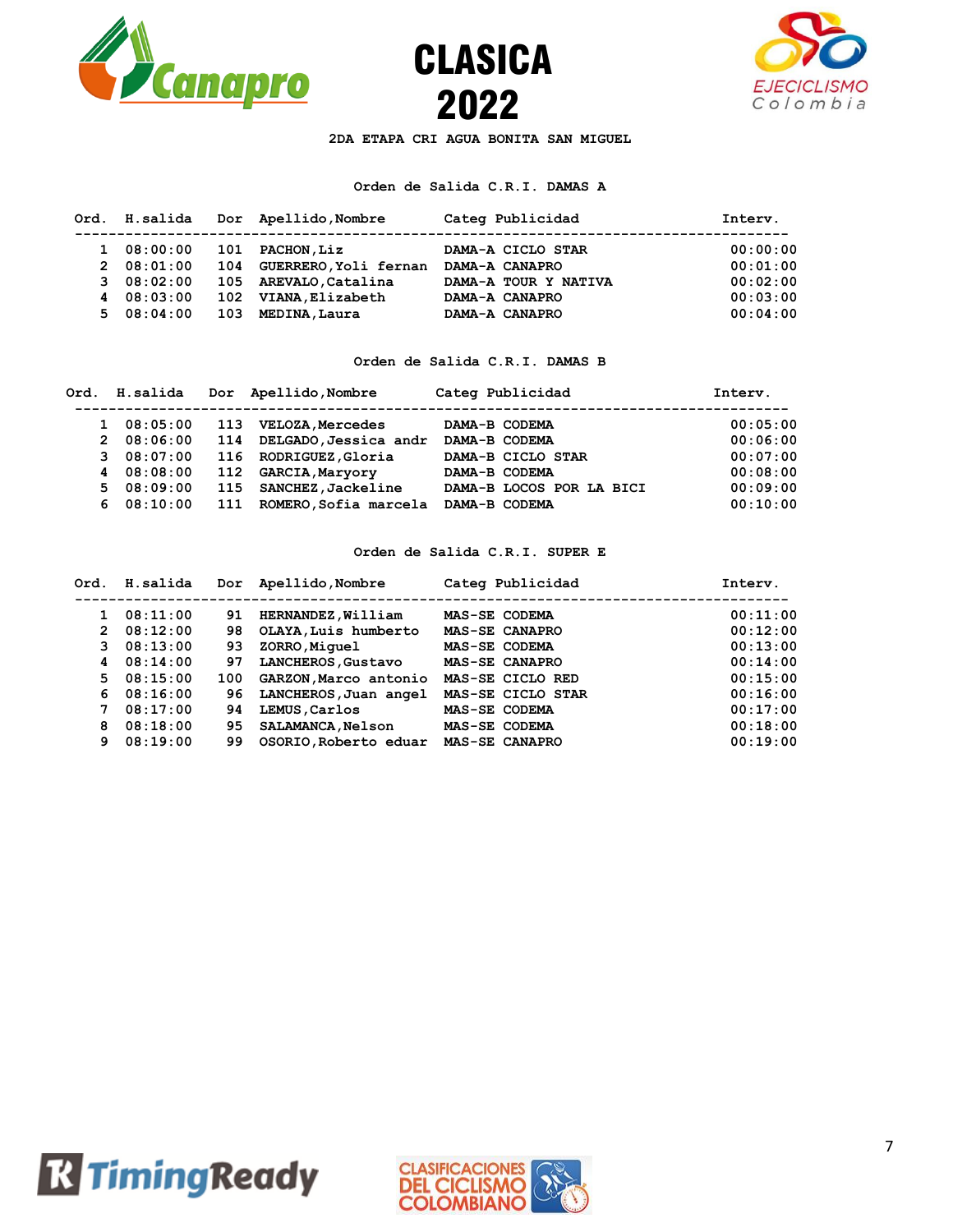





### **Orden de Salida C.R.I. MASTER E**

| H.salida | Dor | Apellido, Nombre      | Categ Publicidad        | Interv.                                        |
|----------|-----|-----------------------|-------------------------|------------------------------------------------|
| 08:00:00 | 138 | VARGAS, Jairo         | MAS-E CICLO STAR        | 00:00:00                                       |
| 08:01:00 | 134 | MORENO, Jorge         | MAS-E CICLO STAR        | 00:01:00                                       |
| 08:02:00 | 130 | ALEMAN, Jairo         | MAS-E CICLO STAR        | 00:02:00                                       |
| 08:03:00 | 126 | MINAYA, Jose luis     | MAS-E CODEMA            | 00:03:00                                       |
| 08:04:00 | 135 | PACHON, Elias         | MAS-E CICLO STAR        | 00:04:00                                       |
| 08:05:00 | 132 | LOPEZ, Alberto        | MAS-E CICLO STAR        | 00:05:00                                       |
| 08:06:00 | 131 | GONZALEZ, Roardo      | MAS-E CICLO STAR        | 00:06:00                                       |
| 08:07:00 | 121 | ORTIZ, Hernando       | MAS-E CODEMA            | 00:07:00                                       |
| 08:08:00 | 149 | BOHORQUEZ, Omar       | MAS-E TOUR Y NATIVA     | 00:08:00                                       |
| 08:09:00 | 122 | SATIVA, Carlos        | MAS-E CODEMA            | 00:09:00                                       |
| 08:10:00 | 125 |                       | MAS-E CODEMA            | 00:10:00                                       |
| 08:11:00 | 133 | MONTAÑA, Fernando     | MAS-E CICLO STAR        | 00:11:00                                       |
| 08:12:00 | 137 | ROMERO, Marco fidel   | MAS-E CICLO STAR        | 00:12:00                                       |
| 08:13:00 | 136 | <b>PITA, Pedro</b>    | MAS-E CICLO STAR        | 00:13:00                                       |
| 08:14:00 | 123 | MENDEZ, Jorge         | MAS-E CODEMA            | 00:14:00                                       |
| 08:15:00 | 145 | LESMES, Jorge         | MAS-E TOUR Y NATIVA     | 00:15:00                                       |
| 08:16:00 | 146 | SANCHEZ, Helbert      | MAS-E TOUR Y NATIVA     | 00:16:00                                       |
| 08:17:00 | 150 | FLORES, Alirio        | MAS-E CICLO RED         | 00:17:00                                       |
| 08:18:00 | 124 | PAEZ, Jorge           | MAS-E CODEMA            | 00:18:00                                       |
| 08:19:00 | 148 | TORRES, Rodrigo       | MAS-E TOUR Y NATIVA     | 00:19:00                                       |
| 08:20:00 | 147 | RIVERA, Carlos        | MAS-E TOUR Y NATIVA     | 00:20:00                                       |
| 08:21:00 | 142 | AMEZQUITA, Wilson     | MAS-E TOUR Y NATIVA     | 00:21:00                                       |
| 08:22:00 | 144 | CORTES, Victor hugo   | MAS-E TOUR Y NATIVA     | 00:22:00                                       |
| 08:23:00 | 140 | SALCEDO, Hector       | MAS-E CANAPRO           | 00:23:00                                       |
| 08:24:00 | 139 |                       | MAS-E CICLO STAR        | 00:24:00                                       |
| 08:25:00 | 128 | PACHECO, Pedro vicent | MAS-E LOCOS POR LA BICI | 00:25:00                                       |
| 08:26:00 | 129 | PORRAS, Rafael        | MAS-E LOCOS POR LA BICI | 00:26:00                                       |
| 08:27:00 | 143 | TELLEZ, Francisco     | MAS-E TOUR Y NATIVA     | 00:27:00                                       |
| 08:28:00 | 127 | RAMIREZ, Martin alons | MAS-E LOCOS POR LA BICI | 00:28:00                                       |
| 08:29:00 | 141 | AMEZQUITA, Dairo      | MAS-E TOUR Y NATIVA     | 00:29:00                                       |
|          |     |                       |                         | GAITAN, Luis alejandr<br>RODRIGUEZ, Luis alber |

# **Orden de Salida C.R.I. MASTER D**

| Ord.            | H.salida |    | Dor Apellido, Nombre     | Categ Publicidad        | Intery.  |
|-----------------|----------|----|--------------------------|-------------------------|----------|
| 1               | 08:31:00 | 84 | SUAREZ, Sergio           | MAS-D CICLO RED         | 00:31:00 |
| $\mathbf{2}$    | 08:32:00 | 67 | MORENO, Gabriel danil    | MAS-D LOCOS POR LA BICI | 00:32:00 |
| 3               | 08:33:00 | 65 | <b>JOYA, Jaime</b>       | MAS-D CICLO ELITE       | 00:33:00 |
| 4               | 08:34:00 | 61 | <b>MESA, Nelson</b>      | MAS-D CODEMA            | 00:34:00 |
| 5.              | 08:35:00 | 63 | DIAZ, Jose h.            | MAS-D CODEMA            | 00:35:00 |
| 6               | 08:36:00 | 69 | ROMERO, Jose antonio     | MAS-D LOCOS POR LA BICI | 00:36:00 |
| 7               | 08:37:00 | 80 | TIBOCHA, Antonio jose    | MAS-D CANAPRO           | 00:37:00 |
| 8               | 08:38:00 | 79 | LEON, Luis felipe        | MAS-D CANAPRO           | 00:38:00 |
| 9               | 08:39:00 | 74 | <b>WILCHES, Gustavo</b>  | MAS-D CICLO STAR        | 00:39:00 |
| 10              | 08:40:00 | 73 | <b>VARGAS, Alcides</b>   | MAS-D CICLO STAR        | 00:40:00 |
| 11              | 08:41:00 | 82 | CASTRO, Juan carlos      | MAS-D CICLO RED         | 00:41:00 |
| 12 <sup>1</sup> | 08:42:00 | 81 | <b>BONILLA, Gerardo</b>  | MAS-D CICLO RED         | 00:42:00 |
| 13              | 08:43:00 | 72 | ORTIZ,Ricardo            | MAS-D CICLO STAR        | 00:43:00 |
| 14              | 08:44:00 | 62 | URREGO, Felipe           | MAS-D CODEMA            | 00:44:00 |
| 15              | 08:45:00 | 71 | DIAZ,Baudilio            | MAS-D LOCOS POR LA BICI | 00:45:00 |
| 16              | 08:46:00 | 78 | BENITEZ, Jose antonio    | MAS-D CANAPRO           | 00:46:00 |
| 17              | 08:47:00 | 76 | <b>ALVAREZ,Victor</b>    | MAS-D CICLO STAR        | 00:47:00 |
| 18              | 08:48:00 | 77 | RODRIGUEZ, Hernando      | <b>MAS-D CANAPRO</b>    | 00:48:00 |
| 19              | 08:49:00 | 83 | <b>MARTINEZ, Alberto</b> | MAS-D CICLO RED         | 00:49:00 |



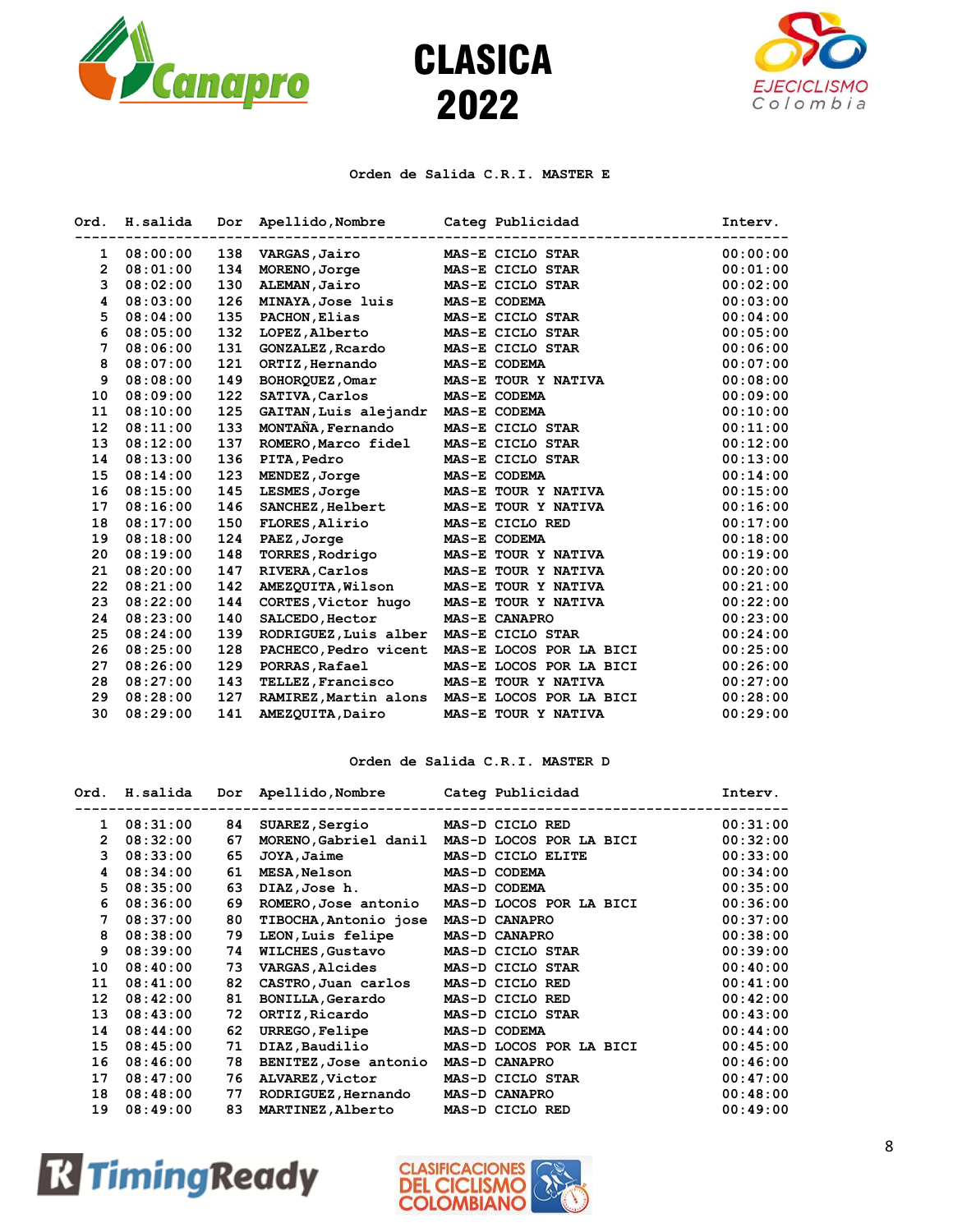

2022 CLASICA



### **Orden de Salida C.R.I. MASTER D**

| Ord. | H.salida   |     | Dor Apellido, Nombre   | Categ Publicidad         | Intery.  |
|------|------------|-----|------------------------|--------------------------|----------|
| 20.  | 08:50:00   |     | 66 BONILLA, Pedro nel  | MAS-D CICLO ELITE        | 00:50:00 |
| 21   | 08:51:00   | 75  | <b>JAIMES, Luis</b>    | MAS-D CICLO STAR         | 00:51:00 |
|      | 2208:52:00 | 70. | ALARCON, Oscar august  | MAS-D LOCOS POR LA BICI  | 00:52:00 |
| 23   | 08:53:00   | 85. | MORALES, Raul          | MAS-D CICLO RED          | 00:53:00 |
| 24   | 08:54:00   | 68  | <b>HERRERA, Hector</b> | MAS-D LOCOS POR LA BICI  | 00:54:00 |
| 25   | 08:55:00   | 86  | CASTRO, Henry          | MAS-D FIRST CYCLING TEAM | 00:55:00 |
| 26.  | 08:56:00   | 64  | SAAVEDRA, Carlos       | MAS-D CICLO ELITE        | 00:56:00 |

### **Orden de Salida C.R.I. MASTER C**

| Ord.         | H.salida | Dor | Apellido,Nombre          | Categ Publicidad         | Intery.  |
|--------------|----------|-----|--------------------------|--------------------------|----------|
| 1            | 08:58:00 | 59  | LOZANO, Carlos           | MAS-C CICLO STAR         | 00:58:00 |
| $\mathbf{2}$ | 08:59:00 | 57  | DUQUE, Omar              | MAS-C CICLO RED          | 00:59:00 |
| 3            | 09:00:00 | 46  | SANCHEZ, Giovanni        | MAS-C CODEMA             | 01:00:00 |
| 4            | 09:01:00 | 56  | PRIETO, Jairo eduardo    | MAS-C TOUR Y NATIVA      | 01:01:00 |
| 5.           | 09:02:00 | 43  | VILLAR, Deiber           | MAS-C CODEMA             | 01:02:00 |
| 6            | 09:03:00 | 44  | LONDONO, Juan manuel     | MAS-C CODEMA             | 01:03:00 |
| 7            | 09:04:00 | 41  | DAVILA, Jorge            | MAS-C CODEMA             | 01:04:00 |
| 8            | 09:05:00 | 45  | <b>CANTOR, Leonardo</b>  | MAS-C CODEMA             | 01:05:00 |
| 9            | 09:06:00 | 54  | <b>FERNANDEZ, Edwin</b>  | MAS-C TOUR Y NATIVA      | 01:06:00 |
| 10           | 09:07:00 | 47  | <b>GARZON, Aldemar</b>   | MAS-C LOCOS POR LA BICI  | 01:07:00 |
| 11           | 09:08:00 | 50  | MONTOYA, Edgar eduard    | MAS-C LOCOS POR LA BICI  | 01:08:00 |
| 12           | 09:09:00 | 48  | SUAVITA, Luis fernand    | MAS-C LOCOS POR LA BICI  | 01:09:00 |
| 13           | 09:10:00 | 53  | CHACON, Edwin            | MAS-C CANAPRO            | 01:10:00 |
| 14           | 09:11:00 | 42  | <b>LOPEZ,Nelson</b>      | MAS-C CODEMA             | 01:11:00 |
| 15           | 09:12:00 | 55  | <b>FERNANDEZ, Ariel</b>  | MAS-C TOUR Y NATIVA      | 01:12:00 |
| 16           | 09:13:00 | 52  | CORREDOR, Yimmy alexa    | MAS-C CANAPRO            | 01:13:00 |
| 17           | 09:14:00 | 49  | RINCON, Yoany            | MAS-C LOCOS POR LA BICI  | 01:14:00 |
| 18           | 09:15:00 | 51  | <b>TRUJILLO, Aldemar</b> | MAS-C CANAPRO            | 01:15:00 |
| 19           | 09:16:00 | 58  | DIAZ, Pedro Pablo        | MAS-C FIRST CYCLING TEAM | 01:16:00 |

#### **Orden de Salida C.R.I. MASTER B**

| Ord.         | H.salida | Dor | Apellido, Nombre      | Categ Publicidad         | Interv.  |
|--------------|----------|-----|-----------------------|--------------------------|----------|
| $\mathbf{1}$ | 09:18:00 | 25  | RAMIREZ, Ricardo      | MAS-B TOUR Y NATIVA      | 01:18:00 |
| 2            | 09:19:00 | 40  | HUERFANO, Manuel      | MAS-B FIRST CYCLING TEAM | 01:19:00 |
| 3.           | 09:20:00 | 37  | MESA, Manuel J        | MAS-B FIRST CYCLING TEAM | 01:20:00 |
| 4            | 09:21:00 | 33  | SUAREZ, Giovanni      | MAS-B CICLO STAR         | 01:21:00 |
| 5.           | 09:22:00 | 29  | CASTAÑEDA, Mauricio   | MAS-B CODEMA             | 01:22:00 |
| 6            | 09:23:00 | 30  | CASTAÑO, John fredy   | MAS-B CODEMA             | 01:23:00 |
| 7            | 09:24:00 | 27  | MALPICA, Argelio      | MAS-B CODEMA             | 01:24:00 |
| 8            | 09:25:00 | 31  | NOVA, Hugo alexander  | MAS-B CODEMA             | 01:25:00 |
| 9            | 09:26:00 | 35  | FERNANDEZ, Diego      | MAS-B TOUR Y NATIVA      | 01:26:00 |
| 10           | 09:27:00 | 26  | VELOZA, Juan carlos   | MAS-B CODEMA             | 01:27:00 |
| 11           | 09:28:00 | 39  | HERNANDEZ, Edilberto  | MAS-B FIRST CYCLING TEAM | 01:28:00 |
| 12           | 09:29:00 | 28  | <b>GAITAN, Wilson</b> | MAS-B CODEMA             | 01:29:00 |
| 13           | 09:30:00 | 34  | FUERTE, Juan camilo   | MAS-B CANAPRO            | 01:30:00 |
| 14           | 09:31:00 | 32  | GUAYACAN, Oscar alexa | MAS-B LOCOS POR LA BICI  | 01:31:00 |
| 15           | 09:32:00 | 36  | MONROY, Javier        | MAS-B TOUR Y NATIVA      | 01:32:00 |
| 16           | 09:33:00 | 38  | GUTIERREZ, Jair       | MAS-B FIRST CYCLING TEAM | 01:33:00 |